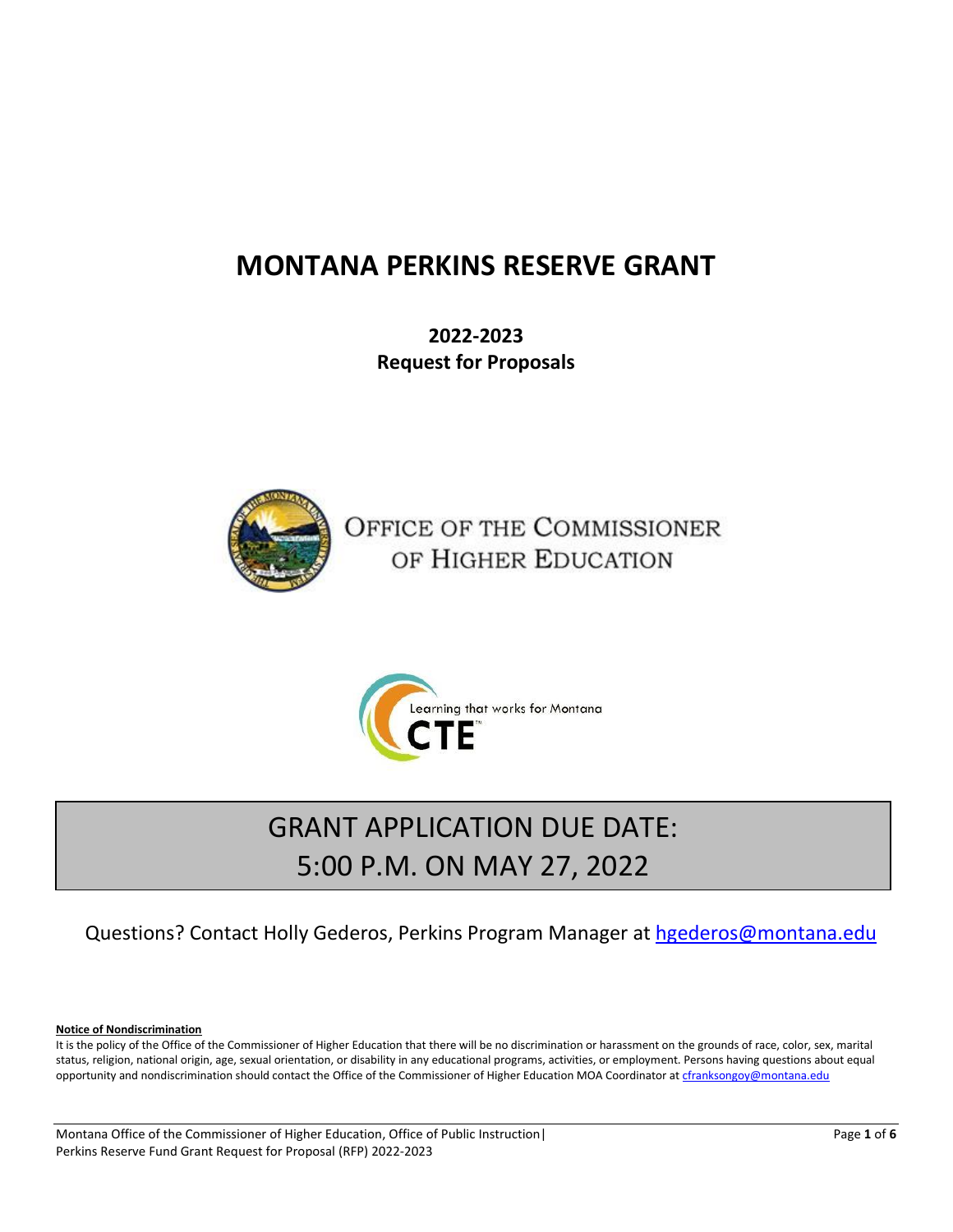#### **Montana Perkins Reserve (MPR) Grant**

#### **Vision for Perkins Reserve Funding**

Under Perkins V legislation, Perkins Reserve funding may be made available to eligible agencies in order to:

- A. **Foster innovation** through the identification and promotion of promising and proven career and technical education programs, practices, and strategies, which may include programs, practices, and strategies that prepare individuals for nontraditional fields; or
- B. Promote the development, implementation, and adoption of programs of study or career pathways **aligned with State-identified high-skill, high-wage, or in-demand occupations** or industries.<sup>1</sup>

#### **Eligibility and Duration**

One-year grant awards are available through an annual application process to:

- **Tribal colleges, two-year colleges, and community colleges who receive or will receive Perkins Postsecondary Local Application funds during the same grant year (LEAs).**
- **LEAs who have been in good standing with their local application funds for two years prior to the application year.** This includes adhering to grant application and reporting deadlines, submitting data, and all Perkins and Civil Rights monitoring.

If you have questions about your eligibility for the 2022/2023 application year, please contact Jacque Treaster at [jtreaster@montana.edu](mailto:jtreaster@montana.edu)

The number of grants awarded and the level at which they are funded will be determined by the number of applicants and the availability of funds. This RFP is released several months prior to the final notification of the state's Perkins allocation from the US Department of Education. Therefore, due to the misalignment in the allocation notification and the RFP release, awards may be canceled, or amounts modified after they are awarded.

**Grants will be awarded on a competitive basis. Awards will be a minimum of \$30,000 and a maximum of \$80,000. Grants may be awarded in part or in full, based on a specific application's alignment to the state's vision.**

#### **Commitment to Participation, Reporting and Evaluation**

LEAs awarded funding for this project agree to the following:

- Submitting applications and amendments prior to stated deadlines.
- Program staff attendance at state-level professional development/trainings
- Regular attendance on monthly webinars/conference calls
- Providing quarterly **fiscal** and **program** reports by deadlines
- Submitting a final program report on projects activities, populations served, and outcomes achieved at year end
- Submission of budget amendments prior to May 1, 2023.

#### **Amendments**

An amendment to the grant budget is needed if there is a change in the way funds are proposed to be used. Amendments to the grant will be accepted until May 1, 2023. Narrative explanations along with updated budgets should be sent to the Montana Career Pathways Program Manager. **No changes to funding-tied activities associated with an awarded proposal may be made without prior approval.**

<sup>1</sup> CARL D. PERKINS CAREER AND TECHNICAL EDUCATION ACT SEC. 112. ø20 U.S.C. 2322

Montana Office of the Commissioner of Higher Education, Office of Public Instruction| Page 2 of 6 Perkins Reserve Fund Grant Request for Proposal (RFP) 2022-2023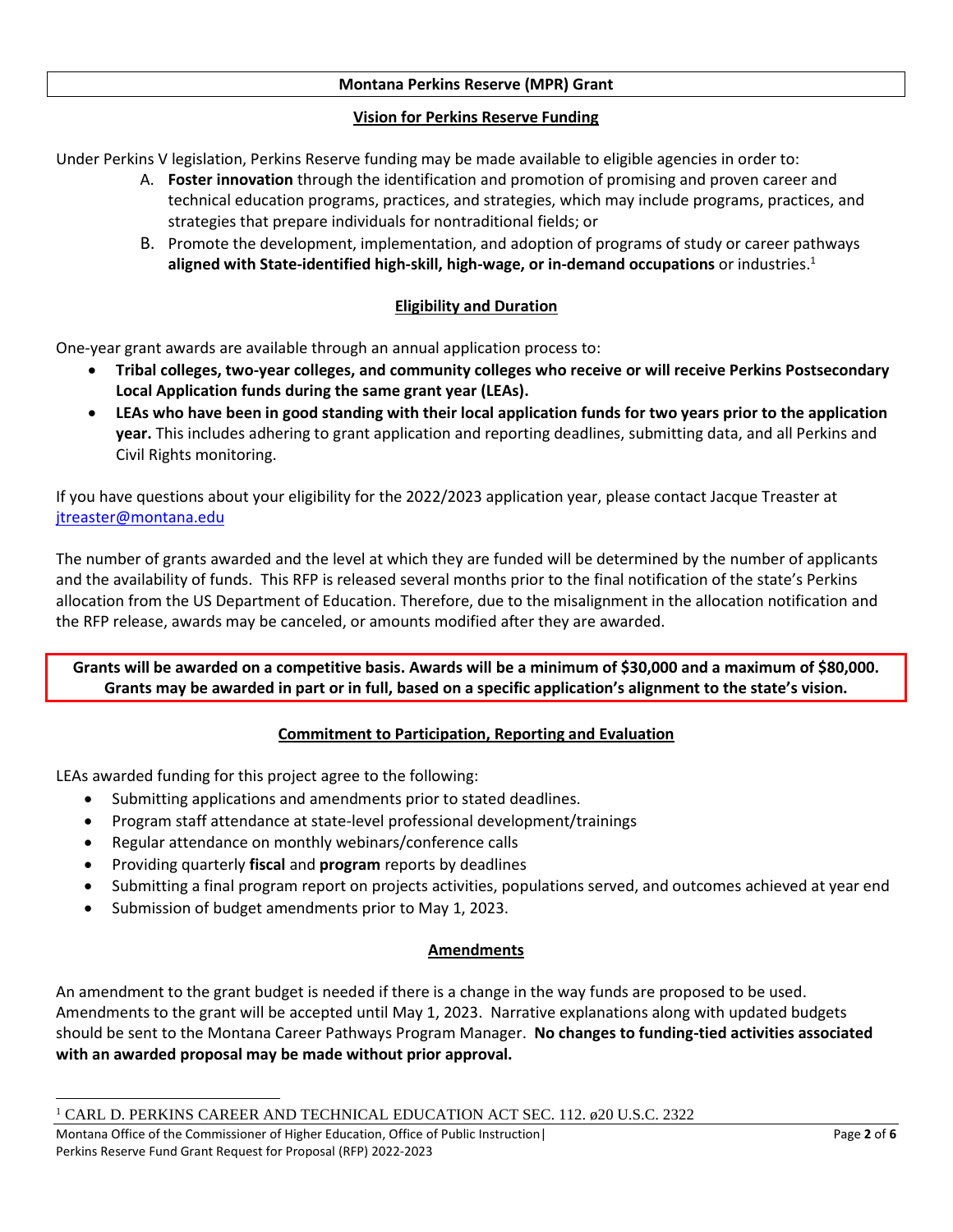#### **RFP Timeline**

- Application Due: May 27, 2022
- Grant budgets finalized: June 15, 2022
- Grant awardees notified: June 15, 2022

#### **Use of Funds**

- Campuses awarded funds must complete the activities and achieve the outcomes identified in the final, awarded version of the grant application.
- In addition, funds must be used in accordance with:
	- $\circ$  CFR 34: Education Part 74: Administration of Grants & Agreements with Institutions of Higher Education, Hospitals, and Other Non-Profit Organizations, <http://www2.ed.gov/policy/fund/reg/edgarReg/edgar.html>
	- o 2 CFR 200 is the current guidance PART 200—UNIFORM ADMINISTRATIVE REQUIREMENTS, COST PRINCIPLES, AND AUDIT REQUIREMENTS FOR FEDERAL AWARDS <https://www.govinfo.gov/content/pkg/CFR-2014-title2-vol1/xml/CFR-2014-title2-vol1-part200.xml>

#### **Restrictions**

Montana Perkins Reserve grants are Perkins funds and may not be used for the following activities:

- Individual campus recruitment
- Pre-enrollment Services
- General and Stand-alone Assessments as a Preenrollment Activity (placement tests)
- Financial Aid Services

#### **Important Dates**

#### **Required Reporting**

- Q1 Financial and Program Report due: Oct. 31
- Q2 Financial and Program Report due: Jan. 31
- Q3 Financial and Program Report due: April 30
- Q4 Financial and Program Report due: Aug. 31
- Last day for requesting amendments, May 1
- Final Narrative and Fiscal Reports Aug. 31

• Remedial Instruction

• Food or catering

• Direct Student Assistance

**Tuition** 

#### **Required Training and Technical Assistance**

- Perkins Reserve Coordinator Conference Calls: On-going; monthly
- Perkins Reserve Workshop (two-day meeting, tentative in Fall 2022)
	- o Please include travel in your grant budget, OCHE cannot provide travel funds.

#### **Application Materials and Instructions**

- Applicants must use the 2022-2023 Reserve Application online through [Amplifund.](https://www.gotomygrants.com/Public/Opportunities/Details/2b930bec-dc7f-439f-8cde-856eff1637a7)
- To be considered for funding, an **electronic version of the complete application must be received no later than 5pm on May 27, 2022.**
- If clarifications are requested from OCHE, campuses must respond and finalize budgets by June 15, 2022 to be eligible to receive funding.
- Note: Statement of Assurances are included in the application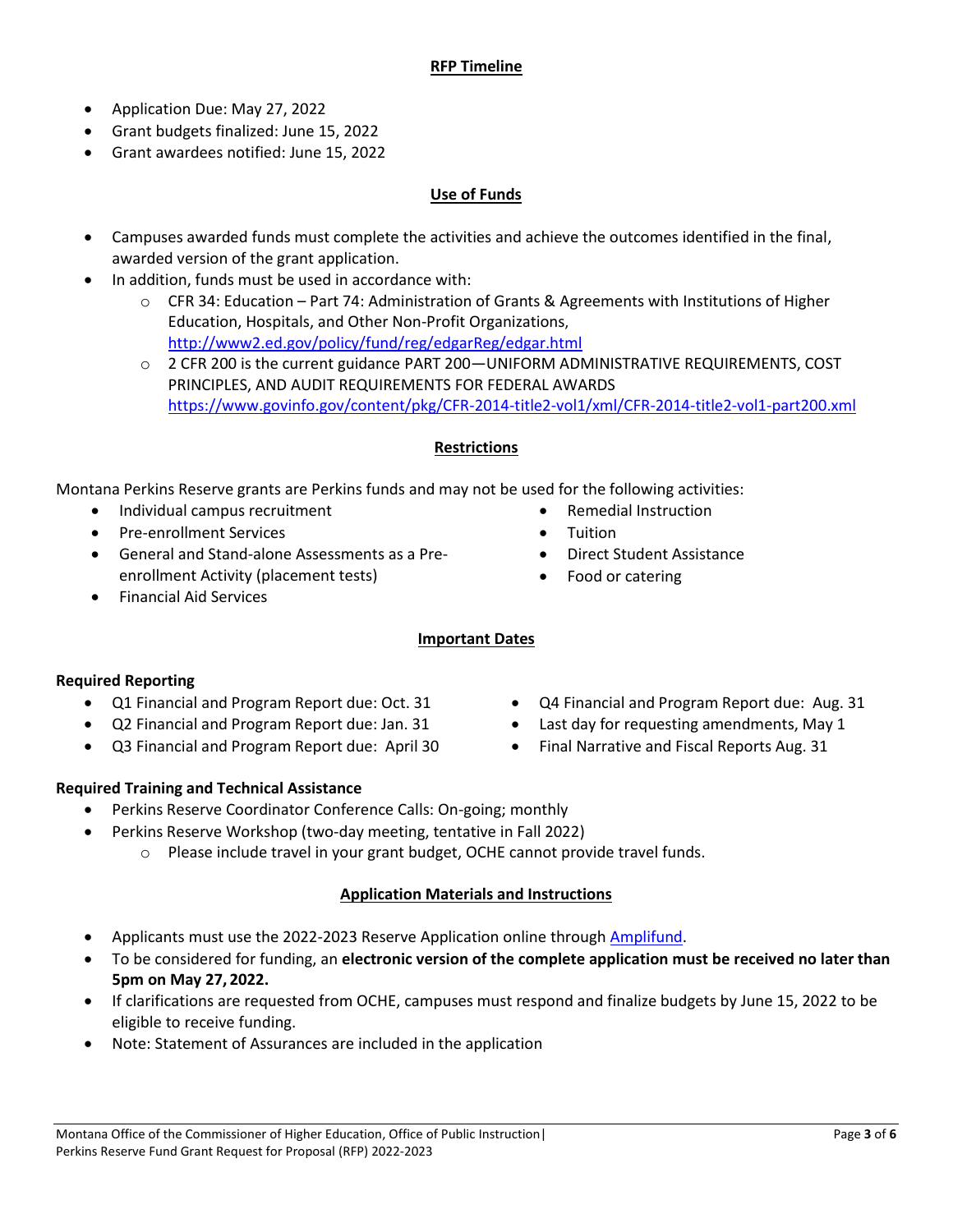# **I. Grant Objective**

**The Montana Perkins Reserve (MPR) grant supports innovation in CTE programs and increasing access to high-quality<sup>2</sup> CTE programs and college and career pathways for all Montana students that lead to high-wage, high-skill, and indemand occupations.** 

MPR awards aim to:

- **Strengthen state-wide CTE partnerships** throughout the state;
- **Increase access to high quality CTE programs;**
- **Foster innovation** in CTE programs;
- **Continue expanding efforts to increase opportunities for Montana high school students** to explore and engage in college and careers through Montana Career Pathways, dual enrollment, work-based learning, and industryrecognized credentials. MPR is intended to be a resource for all students in the state, therefore applicants should ensure the scope of work described in the grant application includes work with schools of all sizes, particularly small, rural, and underrepresented schools, and address special populations.

### **II. Purpose and Priorities**

Reserve Fund grants are awarded to eligible recipients to support activities focused on development, improvement and/or expansion of CTE programs in the priority areas identified below.

Priority Areas for the 2022-2023 grant year are to **advance CTE exploration and instruction through technology** and **develop and strengthen CTE partnerships in Montana** by:

- 1. Expanding opportunities for students to participate in distance and blended-learning CTE programs.
- 2. Using technology to enhance career exploration activities.
- 3. Increasing access to high-quality CTE programs including (but not limited to) those that offer: dual enrollment, work-based learning, and/or industry recognized credentials. *Ideal projects will align with regional workforce demand and the programs offered at the applicant institution.*
- 4. Increasing the number of opportunities for Montana high school students to explore and engage in college and careers through dual enrollment with priority given to growing CTE-focused dual enrollment programs.
- 5. Expand public knowledge of Career & Technical Education and/or Montana Career Pathways program through outreach and career exploration events and activities.
- 6. Introducing new or building capacity for existing industry recognized credentials, with priority given to those available to both secondary (through dual enrollment) and post-secondary participants.
- 7. Pilot new or innovative CTE programs that include a secondary or middle school partnership, especially those that include work-based learning opportunities.

#### **Required Components**

Applicants must address at least one of the priority areas listed above to be considered for funding and all grant proposals must include:

- Demonstration of an innovative use of technology to advance CTE exploration or instruction.
- New or expanded partnerships with secondary or middle school LEA(s).
- If requesting funds for dual enrollment activities, applicants must demonstrate a focus on new or expanded opportunities in CTE-specific programs or courses.

<sup>&</sup>lt;sup>2</sup> A high-quality career pathway includes recommended courses to help students prepare for their next-step after high school, as well as value added learning options such as dual enrollment, work-based learning activities, and/or industry recognized credentials.

Montana Office of the Commissioner of Higher Education, Office of Public Instruction| Page 4 of 6 Perkins Reserve Fund Grant Request for Proposal (RFP) 2022-2023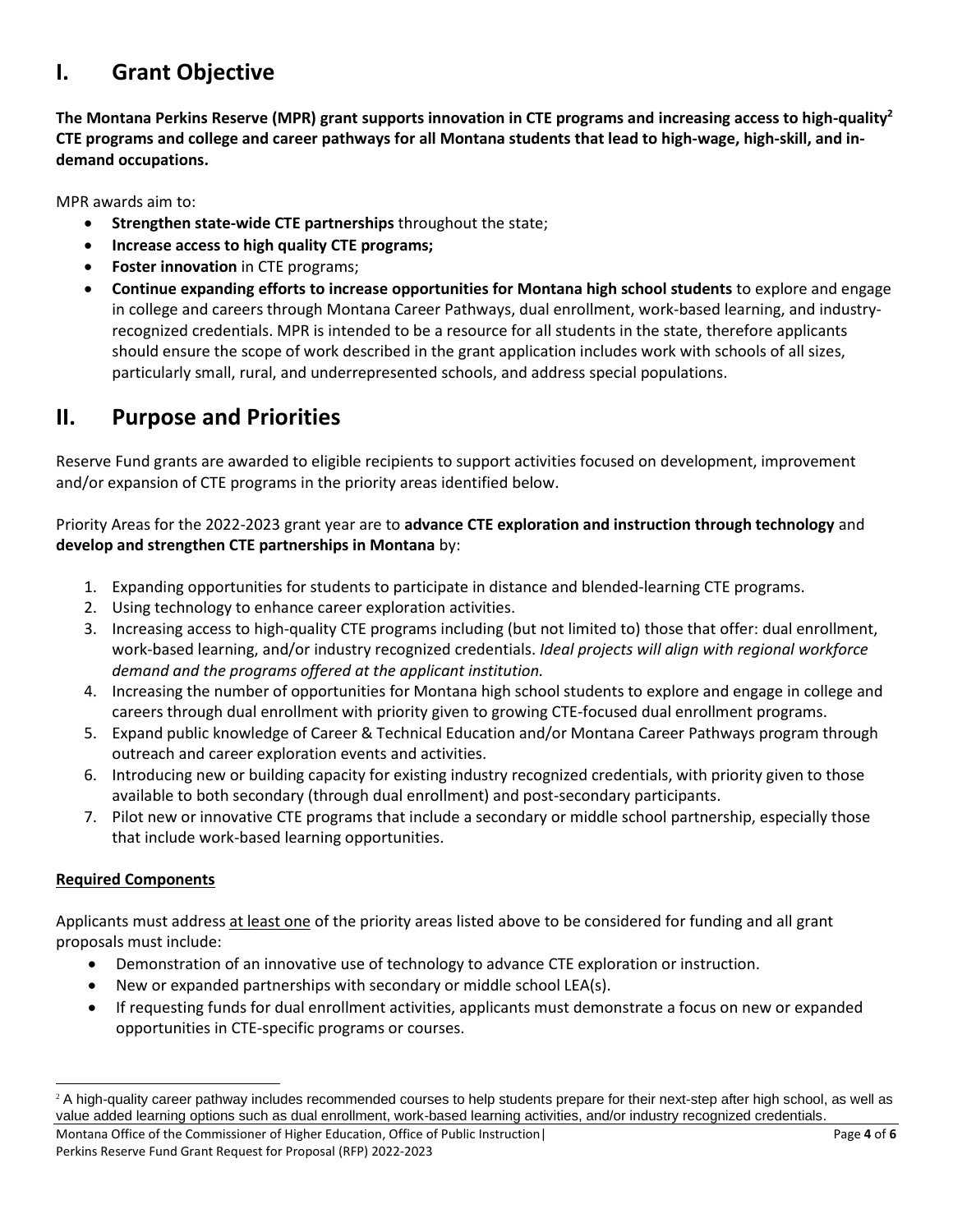## **III. Grant Narrative**

#### **Activity Summary:**

The narrative is divided to summarize the proposed work in terms of projects or activities. You may have as many activities as you like.

- Please ensure that each activity supports one of the Priority Areas identified in the *Purpose and Priorities* section above.
- Be specific in your description of the activity and how it supports the grant priorities.
- List any stakeholders involved in this activity.
- Identify any/all expected measurable outcomes from the activity.
- Indicate the quarter in which the activity will occur. Yearlong activities start in quarter 1 and end in quarter 4.

### **IV. Application Guidance**

#### **2022-23 Perkins Reserve Fund Application**

The application includes the program narrative as well as the proposed budget. All relevant fields must be completed before submission.

**Contact Information:** Fill in the appropriate information in the space provided on the page. The guidance below is provided for clarification.

- **Perkins Program Coordinator/Grant Manager -** This is the staff that manages the grant, and/or any personnel associated with it, generally the primary author of the grant.
- **Dual Enrollment/Montana Career Pathways Coordinator -** Campuses may choose to request funding for a Dual Enrollment/Montana Career Pathways Coordinator to coordinate efforts related to Dual Enrollment/Montana Career Pathways. There is no FTE requirement for this; however, the staffing level must be appropriate for planned activities. Please identify this staff member in the appropriate field on the Contact Information Tab.
	- Any coordinator paid with Perkins Reserve funds must work on a single cost objective during clearly defined times (in the case that the position is co-held with another duty). Time and effort tracking should be kept and may be requested by the administering entity at any time.
	- **■** In the case that the Perkins Coordinator and Dual Enrollment/Pathways Coordinator are the same staff member, simply indicate "same as above" in the Pathway Coordinator field.
	- **Fiscal Manager -** This is the staff member responsible for the fiscal reporting for the grant.
	- **Additional and Other Contacts -** Indicate other staff that need to be contacted about the grant if they should be in the communication chain but are not listed in any of the preceding sections.

**PLEASE NOTE:**

- Funding for personnel should be stepped down incrementally for up to three years. Qualifying full-time salaries may be provided for a single year; each year following the first year of funding, the percentage of FTE covered by Perkins must be reduced. Here is an example payment structure, however, campuses may choose the percentage stepdown of FTE they would like to fund the positions:
	- Year 1 100% Perkins Funding
	- Year 2 66% Perkins Funding
	- Year 3 33% Perkins Funding
	- Year 4 Campus Funded

**Note: Step-down percentages may be waived if a campus can demonstrate that the position is conducting new or expanded activities that meet the stated grant priorities to foster innovation in CTE with aligned with State-identified high-skill, high-wage, or in-demand occupations.**